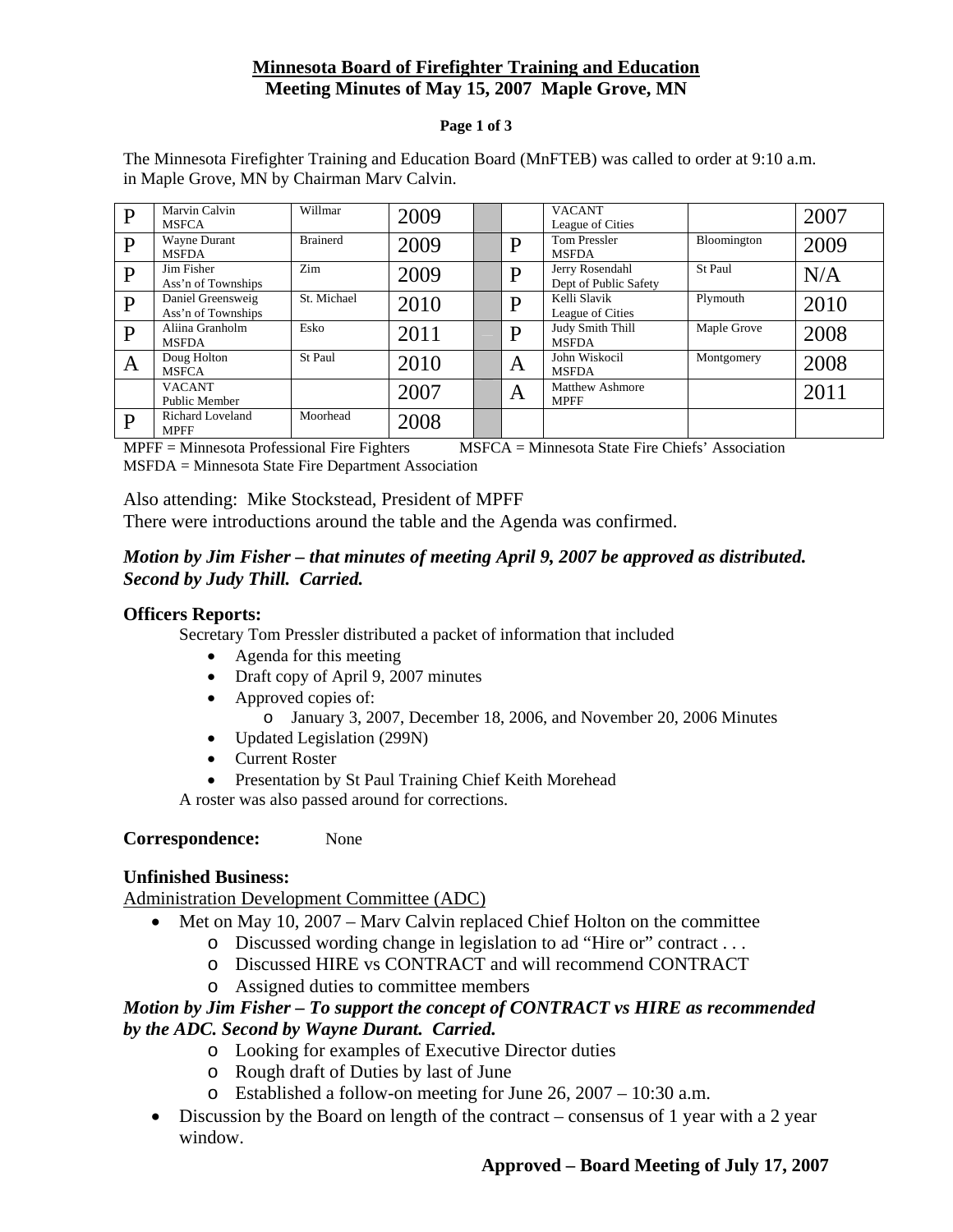## **Minnesota Board of Firefighter Training and Education Meeting Minutes of May 15, 2007 Maple Grove, MN**

#### **Page 2 of 3**

Board Vacancy Report

- Chief Doug Holton has resigned and taken a new position Chief of Milwaukee Fire Department
- Daniel Greensweig of St. Michael has been appointed for Ass'n of Townships with term ending 2010.
- Aliina Granholm has been reappointed with term ending 2011.
- League of Cities member is still open
- Public Member is still open.
- Matthew Ashmore of Hibbing has been appointed for MPFF with a term ending 2011.

Fire Advisory Committee Actions (Budget Request, Legislative Position)

- A subcommittee was considered to review grant requests for recommended topics with Jim Fisher and Jerry Rosendahl.
- •

Committee Appointments - Deferred

Posting of Minutes on DPS/Fire Marshal Web Site with Links to others

• A memory stick with pertinent data was given to Fire Marshal Rosendahl.

Fire Department Survey

- Suggestion by Kelli Slavik
- On hold until next meeting there may be opportunities coming up at the MSFDA Conference, but may need more time in order to do it right. Big question is money –
	- o Funding may be pre-mature until after courses and instructors have been addressed.
	- o Look at study for questions (4?) how old was the study?.
	- o Presentation at Fire Service Boards and possibly at Regional meetings.
	- o Jerry will comment to the MSFDA and MSFCA boards.
	- o Try to get the former study on the web site.

#### Mission Statement

• Gather some thoughts, but hold off until Executive Director onboard.

Goals Update - Defer until Executive Director can provide input.

#### Presentation to Conferences

- Wayne Durant will present at MSFDA Conference (June)
- Jerry Rosendahl will give report to MSFDA and MSFCA Boards
- Upcoming Conferences MPFF in September, MSFCA in October

#### **New Business:**

Work Plan Development

• Discussion on whether now or after Executive Director is on board. Need to develop a plan.